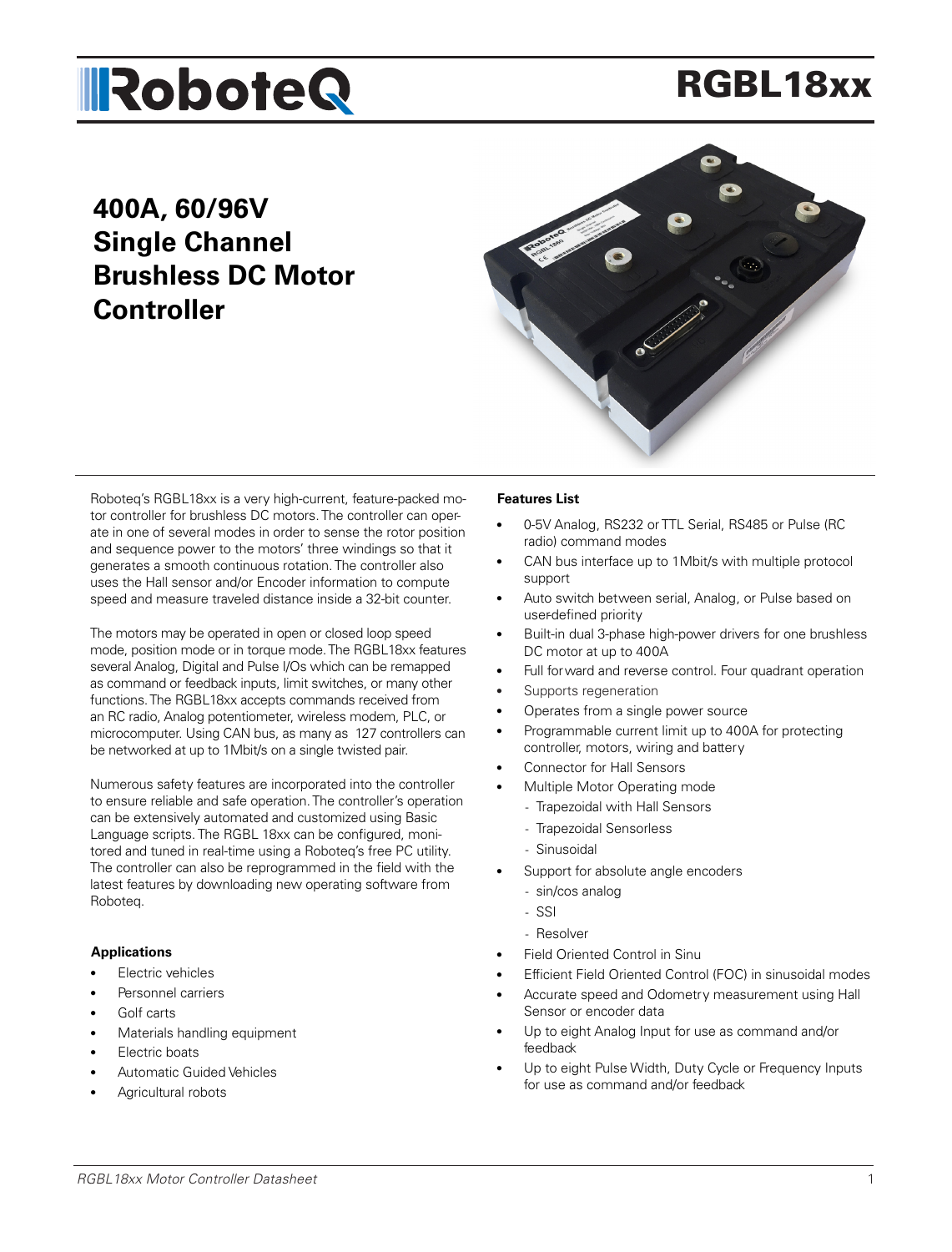

- Up to 10 Digital Inputs for use as Deadman Switch, Limit Switch, Emergency stop or user inputs
- Two Quadrature Encoder input with 32-bit counters
- Built-in Programming language for automatic operation and/or customized functionality
- Five general purpose 1A output for brake release or accessories.
- Selectable min/max, center and deadband in Pulse and Analog modes
- Selectable exponentiation factors for each command inputs
- Trigger action if Analog, Pulse or Encoder capture are outside user selectable range (soft limit switches)
- Open loop or closed loop speed control operation
- Closed loop position control with encoder, hall sensors, analog or pulse/frequency feedback
- Precise speed and position control when Encoder feedback is used
- Torque mode
- PID control loop
- Configurable Data Logging of operating parameters on Serial Output for telemetry or analysis
- Built-in Battery Voltage and Temperature sensors
- Regulated 5V output for powering Encoders, RC radio, RF Modem or microcomputer

### Orderable Product References

TABLE 1.

Reference | Number of Channels | Amps/Channel | Volts | Ethernet RGBL1860 | 1 | 400 | 60 | No RGBL1896 | 1 | 300 | 96 | No

- Programmable acceleration and deceleration
- Programmable maximum forward and reverse power
- Ultra-efficient 0.33 mOhm ON resistance MOSFETs
- Separate current sensors for Motor Amps and Battery Amps measurement
- Stall detection and selectable triggered action if Amps is outside user-selected range
- Overvoltage and Undervoltage protection
- Programmable Watchdog for automatic motor shutdown in case of command loss
- Overtemperature protection
- Diagnostic LEDs
- Efficient heat sinking using conduction bottom plate
- Dustproof and weather resistant. IP56 NEMA rating
- Power wiring via high amperage power terminals
- Dimmensions: 5.51" (140mm) L, 7.87" (200mm) W, 2.28" (58mm) H
- -40° to +85° C operating environment
- Controller Weight is 6.48lbs (2.94kg)
- Easy configuration, tuning and monitory using provided PC utility
- Field upgradeable software for installing latest features via the Internet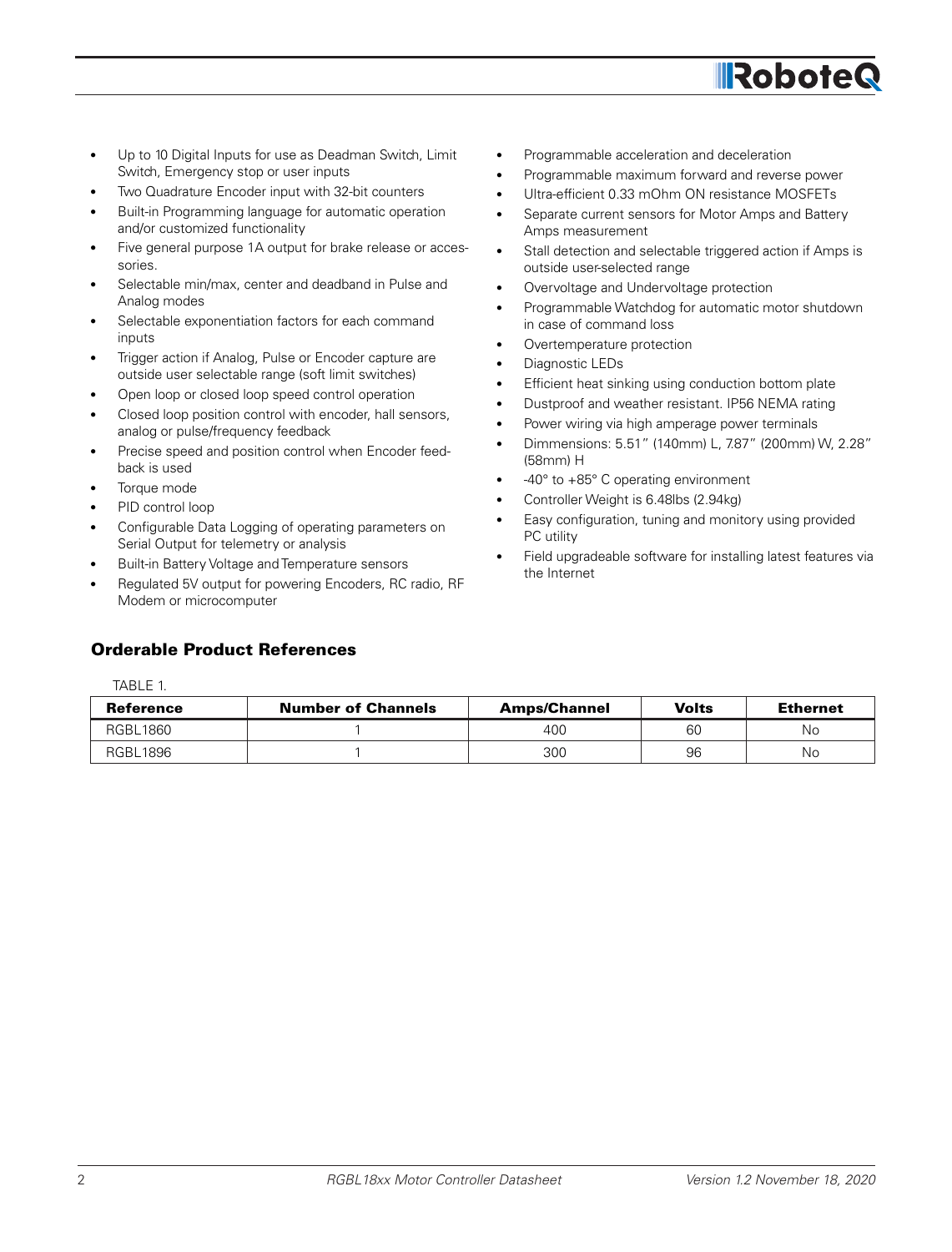

# Important Safety Disclaimer

**Dangerous uncontrolled motor runaway condition can occur for a number of reasons, including, but not limited to: command or feedback wiring failure, configuration error, faulty firmware, errors in user script or user program, or controller hardware failure.**

**The user must assume that such failures can occur and must make his/her system safe in all conditions. Roboteq will not be liable in case of damage or injury as a result of product misuse or failure.**

#### Power Terminals Identifications and Connection

Power connections are made by means of high amperage power terminals located at the top of the controller, as shown in Figure 1:



Warning: Properly identify PowerControl pin 25 before applying high voltage to it

FIGURE 1. Top Controller Layout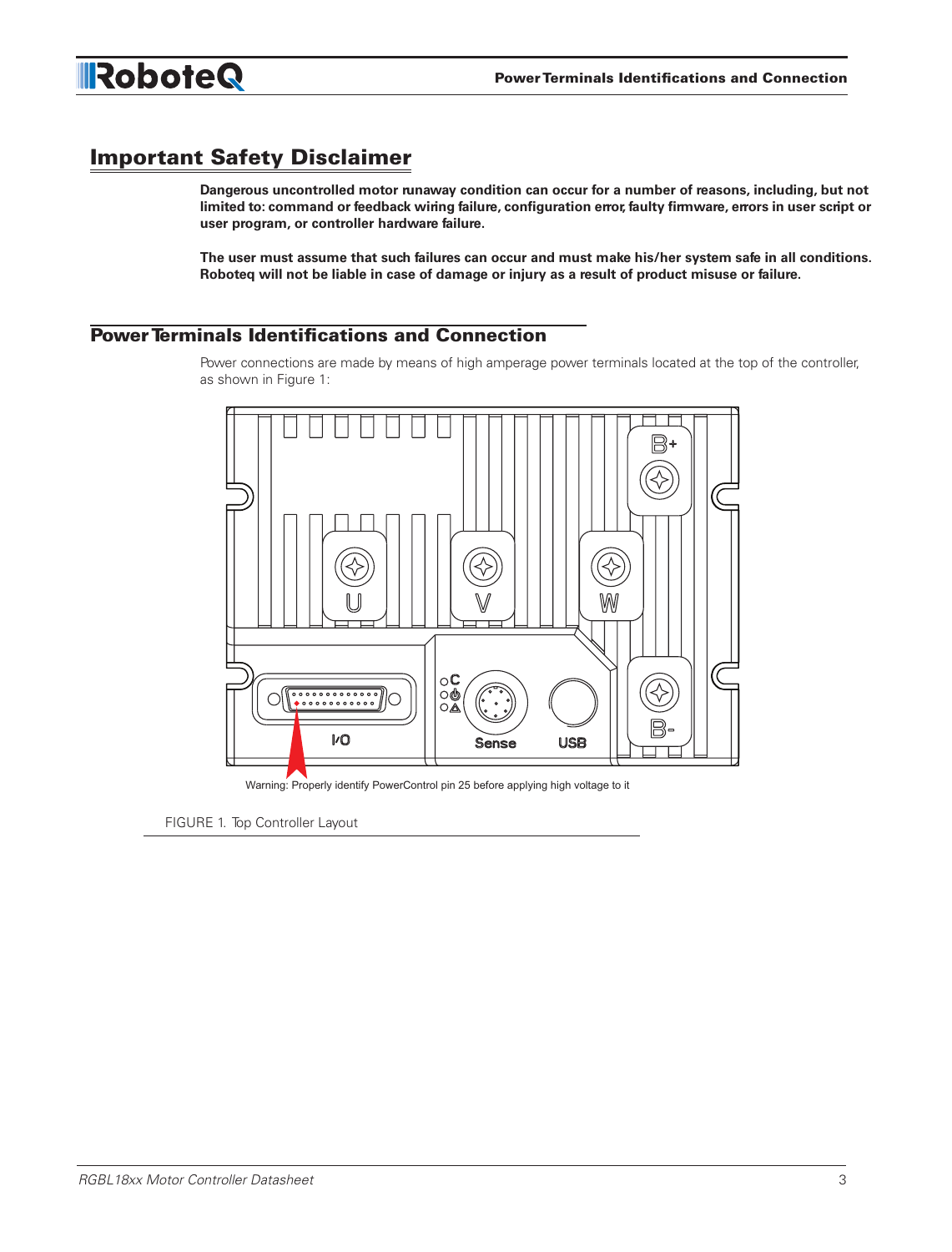



Figure 2, below, shows how to wire the controller and how to turn power On and Off.

FIGURE 2. Powering the Controller. NOTE: Thick lines identify **MANDATORY** connections

# Important Warning

**Carefully follow the wiring instructions provided in the Power Connection section of the User Manual. The information on this datasheet is only a summary.**

#### Mandatory Connections

It is imperative that the controller is connected, as shown in Figure 2, in order to ensure a safe and trouble-free operation. All connections shown as thick black lines line are mandatory. The controller must be powered On/ Off using switch SW1on the Power Control input.

#### Emergency Switch or Contactor

The battery must be connected in permanence to the controller's B+ terminal via a high-power emergency switch or contactor as additional safety measure. The user must be able to deactivate the switch or contactor at any time, independently of the controller state.

#### Electrostatic Discharge Protection

In accordance with IEC 61000-6-4, Roboteq Motor Controllers are designed to withstand ESD up to 4kV touch and 8kV air gap. This protection is implemented without any additional external connections required.

Some specifications, such as EN12895, require a higher level of protection. To maximize ESD protection, up to 8kV touch and 15kV air gap, you may connect the metallic heatsink of the controller to your battery negative terminal. See App Note 062918 for example connections.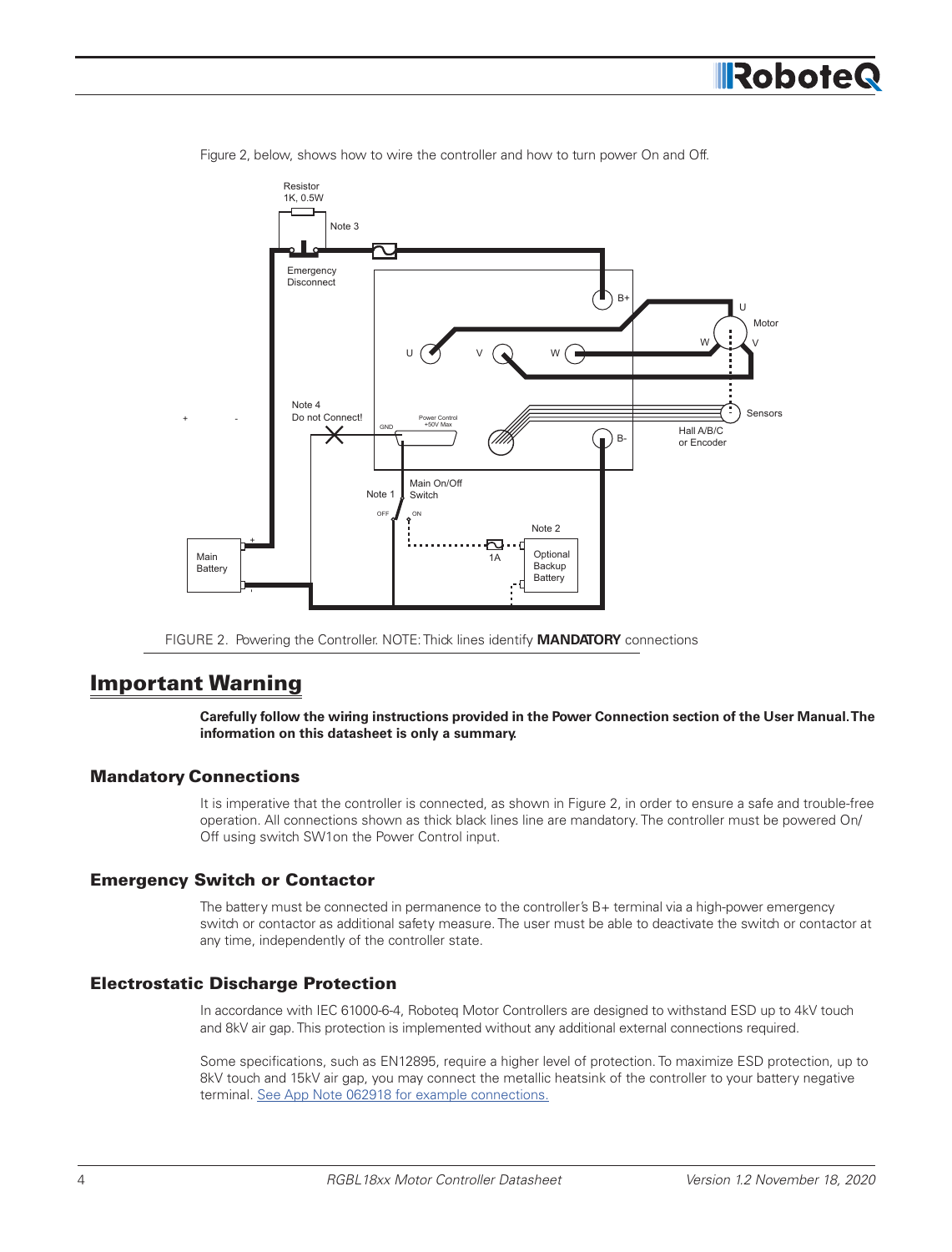

#### Precautions and Optional Connections

Note 1: The power control (pin 25 on DSUb connector) must be grounded to turn off the controller. Floating the power control or connecting it to a battery will turn on the internal logic.

Note 2: A separate power supply may be used to power the controller's internal logic to keep the controller alive in case of voltage drop at the main battery because of motor load. **Voltage on Power Control pin must not exceed 50V Max. Make sure you correctly identified pin 25 before applying voltage to it.**

Note 3: Use precharge 1K, 0.5W Resistor to prevent switch arcing.

Note 4: Beware not to create a path from the ground pins on the I/O connector to the battery minus terminal.

#### Controller Mounting

During motor operation, the controller will generate heat that must be dissipated. The published amps rating can only be fully achieved if adequate cooling is provided. Good conduction cooling can be achieved by mounting the controller to a metallic surface, such as the chassis, cabinet, etc.

#### Sensor and Commands Connection

Connection to RC Radio, Microcomputer, Potentiometer, encoders and other low current sensors and actuators is done via the 25-pin DSub connectors and the 8-bit circular connector located at the top of the controller. The functions of many pins vary depending on controller configuration. Use mating connector Conxall/Switchcraft model 6282-8SG-3DC, or the equivalent. Pin assignments are found in Figure 3 and Table 2 below. The color are those of the cable assembly CABLE-RGBx1 available from Roboteq.



FIGURE 3. Circular Connector male pins location

| IADLE Z.                       |                   |              |              |                        |             |                  |            |                   |                                        |
|--------------------------------|-------------------|--------------|--------------|------------------------|-------------|------------------|------------|-------------------|----------------------------------------|
| <b>Connector</b><br><b>Pin</b> | <b>Wire Color</b> |              | <b>Power</b> | Hall<br><b>Sensors</b> | Ana         | <b>Encoder</b>   | <b>SSI</b> | <b>DOUT</b>       | <b>Default</b><br><b>Configuration</b> |
|                                |                   | Red          | $+5V$        |                        |             |                  |            |                   |                                        |
| 2                              |                   | White        |              | Hall A                 |             | ENC <sub>3</sub> | $CLK+$     |                   | Hall Input                             |
| 3                              |                   | Green        |              | Hall B                 |             | ENC <sub>3</sub> | CLK-       |                   | Hall Input                             |
| 4                              |                   | Blue         |              | Hall C                 | <b>ASIN</b> |                  | $DATA+$    |                   | Hall Input                             |
| 5                              |                   | Orange       |              |                        | <b>ACOS</b> |                  | DATA-      |                   | Unused                                 |
| 6                              |                   | Brown        |              |                        |             |                  |            | DOUT <sub>5</sub> | Digital Output                         |
|                                |                   | Yellow       |              |                        | <b>EXC</b>  |                  |            |                   |                                        |
| 8                              |                   | <b>Black</b> | <b>GND</b>   |                        |             |                  |            |                   |                                        |

NOTE: The above cable, CABLE-RGBx1, can be ordered from the Ordering Online section of Roboteq's website at https://www. roboteq.com.

 $TADIT 2$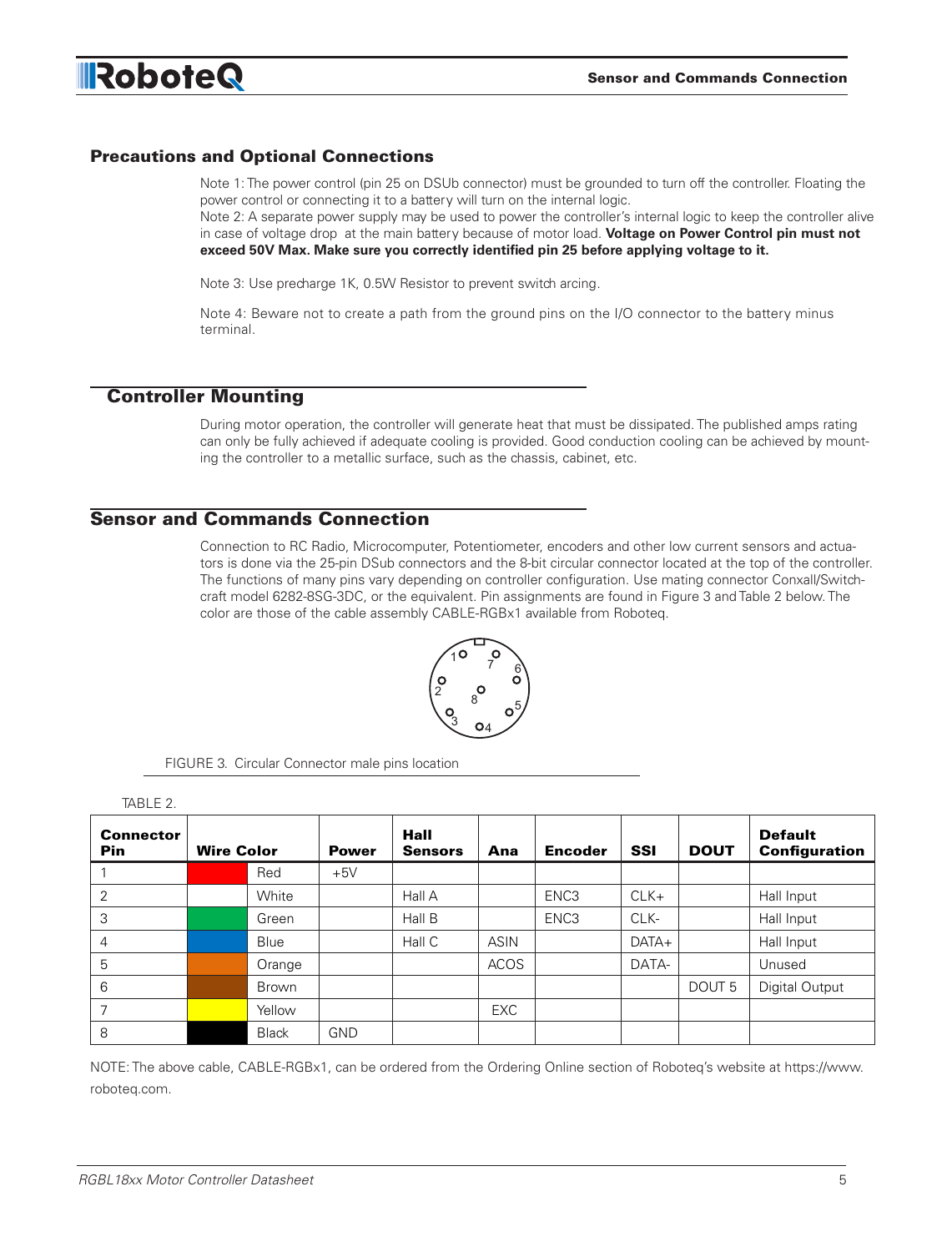



|  |  | <b>FIGURE 4. Main Connector Pin Locations</b> |  |  |
|--|--|-----------------------------------------------|--|--|
|--|--|-----------------------------------------------|--|--|

| TABLE 3.             |                |             |        |                  |                  |                  |                    |                       |
|----------------------|----------------|-------------|--------|------------------|------------------|------------------|--------------------|-----------------------|
| <b>Connector Pin</b> | <b>Power</b>   | <b>Dout</b> | Com    | <b>Pulse</b>     | Ana              | <b>Dinput</b>    | <b>Enc</b>         | <b>Default Config</b> |
| $\mathbf{1}$         | GND            |             |        |                  |                  |                  |                    |                       |
| 14                   | 5VOut          |             |        |                  |                  |                  |                    |                       |
| $\overline{2}$       |                |             | RSTxD  |                  |                  |                  |                    | <b>RS232Tx</b>        |
| 15                   |                |             |        | PIN1             | ANA1             | DIN1             |                    | RCRadio1              |
| $\mathsf{3}$         |                |             | RS RxD |                  |                  |                  |                    | RS232Rx               |
| 16                   |                |             |        | PIN <sub>2</sub> | ANA <sub>2</sub> | DIN <sub>2</sub> |                    |                       |
| $\overline{4}$       |                |             |        | PIN <sub>3</sub> | ANA3             | DIN <sub>3</sub> |                    |                       |
| 17                   |                |             |        | PIN4             | ANA4             | DIN4             |                    |                       |
| $\sqrt{5}$           | GND            |             |        |                  |                  |                  |                    |                       |
| 18                   |                | DOUT1       |        |                  |                  |                  |                    |                       |
| $\,6\,$              |                | DOUT2       |        |                  |                  |                  |                    |                       |
| 19                   |                | DOUT3       |        |                  |                  |                  |                    |                       |
| $\overline{7}$       |                | DOUT4       |        |                  |                  |                  |                    |                       |
| 20                   |                |             | CANH   |                  |                  |                  |                    |                       |
| $\,8\,$              |                |             | CANL   |                  |                  |                  |                    |                       |
| 21                   |                |             |        | PIN <sub>5</sub> | ANA5             | DIN <sub>5</sub> | ENC <sub>2</sub> A |                       |
| $\mathsf 9$          |                |             |        |                  |                  | DIN9             |                    |                       |
| 22                   |                |             |        | PIN <sub>6</sub> | ANA6             | DIN6             | ENC2B              |                       |
| 10                   |                |             |        |                  |                  | <b>DIN10</b>     |                    |                       |
| 23                   |                |             | RS485+ |                  |                  |                  |                    | RS485+                |
| 11                   |                |             | RS485- |                  |                  |                  |                    | RS485-                |
| 24                   |                |             |        | PIN7             | ANA7             | DIN7             | ENC1A              |                       |
| 12                   |                |             |        | PIN <sub>8</sub> | ANA8             | DIN8             | ENC1B              |                       |
| 25                   | <b>PwrCtrl</b> |             |        |                  |                  |                  |                    |                       |
| 13                   | <b>GND</b>     |             |        |                  |                  |                  |                    |                       |

For use in environments where liquid particles or fine dust may present, the controller's cover is shaped for DSub connectors with waterproof hoods. Product references EDAC 627-230-025-010, CONEC 165X14839X or Assmann A-DS25-HOOD-WP.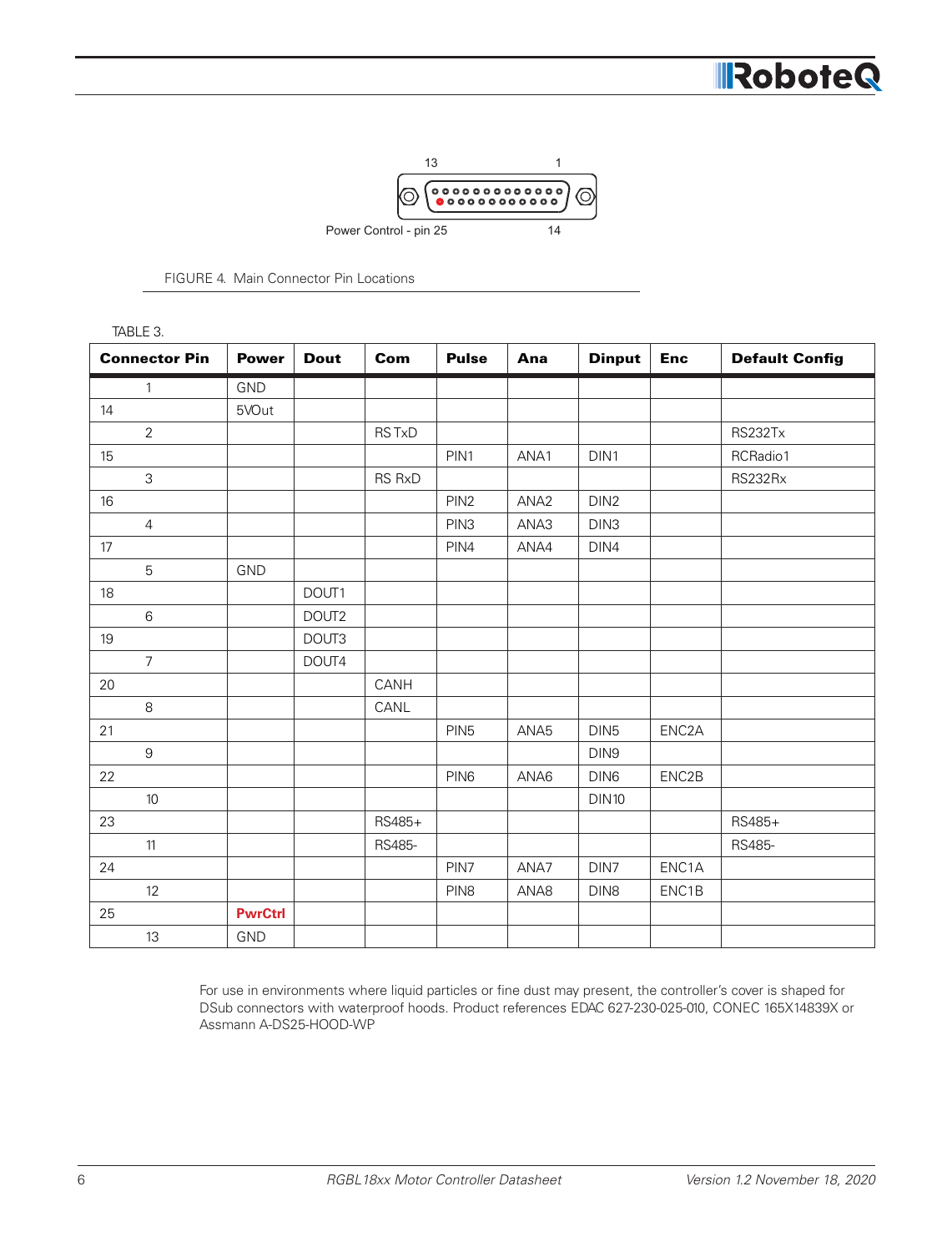

FIGURE 5 . DSub Connector with Waterproof Hood

### Hall Sensor vs. Motor Output sequencing

The controller requires the Hall sensors inside the motor to be 120 degrees apart. The controller's 3-phase bridge will activate each of the motor winding according to the sequence, as shown in Figure 6:



### Connection to SSI Absolute Encoder

In Sinusoidal Mode, the controller can use motors equipped with absolute angle sensors with SSI interface. When enabled, the SSI signals are found on the 8-pin circular connector that is otherwise used for the Hall Sensors. The controller issues a differential clock signal and expects a 12-bit differential data signal from the encoder. Table 4 shows the signals assignment on the 8-pin circular connector.

| TABLE 4.      |                   |                             |
|---------------|-------------------|-----------------------------|
| <b>Signal</b> | <b>Pin Number</b> | <b>Description</b>          |
| 5V            |                   | 5V Power Out                |
| $CLK+$        | 2                 | Differential Clock Output + |
| CLK-          | 3                 | Differential Clock Output - |
| $DATA+$       | 4                 | Differential Clock Output + |
| DATA-         | 5                 | Differential Clock Output - |
| <b>GND</b>    | 8                 | Ground                      |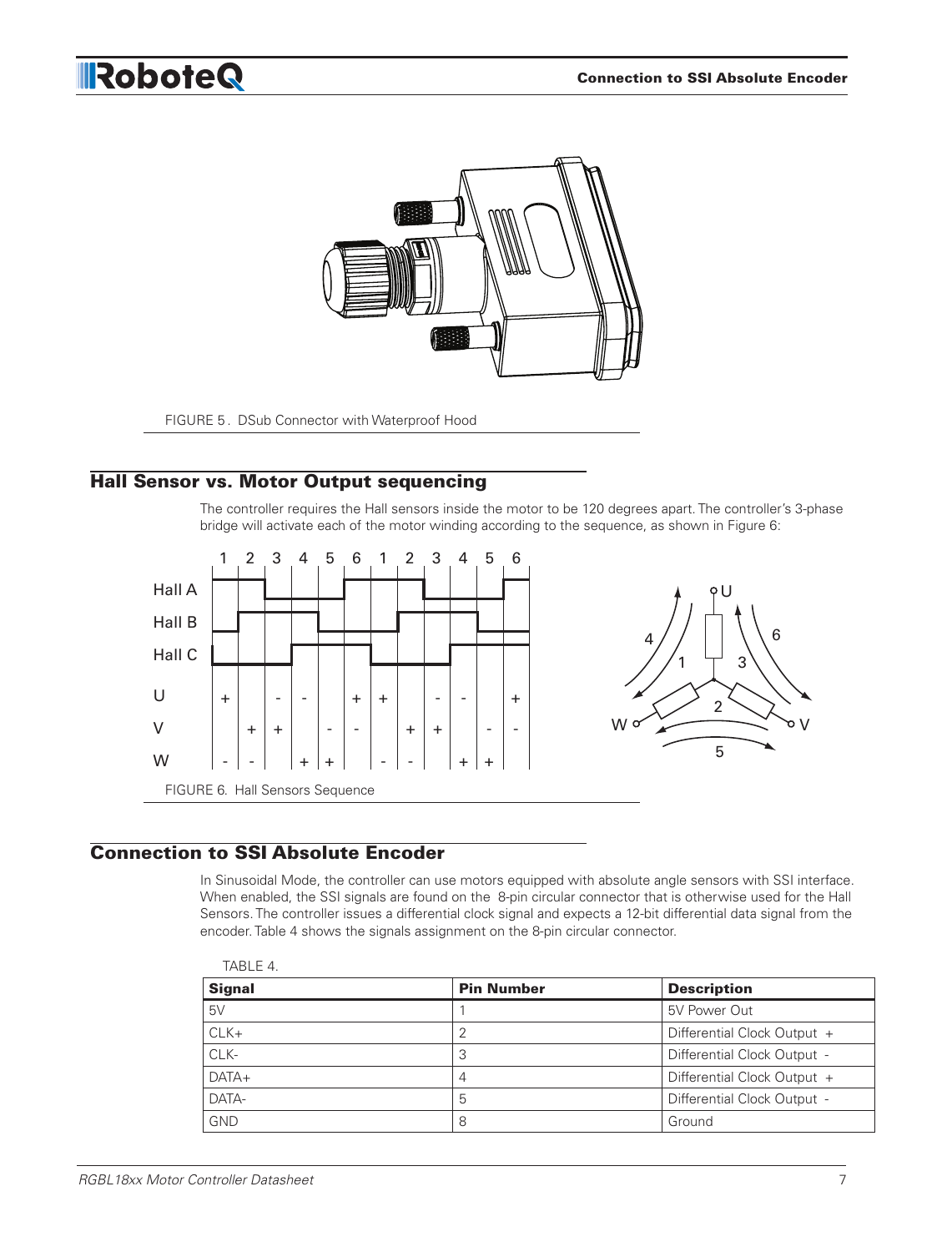#### Connecting Resolver

Resolver wiring is similar to a Sin/Cos sensor with the addition of an excitation signal. Figure 7, below, shows the necessary connections.



FIGURE 7. Resolvering Wiring

 $\pm 1.5.5 = -$ 

Table 5 shows the signals assignment on the 8-pin circular connector.

| IABLE 5.      |                   |                    |
|---------------|-------------------|--------------------|
| <b>Signal</b> | <b>Pin Number</b> | <b>Description</b> |
| <b>ASIN</b>   | 4                 | Sin input          |
| <b>ACOS</b>   | 5                 | Cos input          |
| <b>EXC</b>    |                   | Excitation output  |
| <b>GND</b>    | 8                 | Ground             |

#### Enabling Analog Commands

For safety reasons, the Analog command mode is disabled by default. To enable the Analog mode, use the PC utility and set Analog in Command Priority 2 or 3 (leave Serial as priority 1). Note that by default the additional securities are enabled and will prevent the motor from starting unless the potentiometer is centered, or if the voltage is below 0.25V or above 4.75V. Use the PC utility to enable and assign analog inputs.

#### RS485 Communication

The RGBL18xxx has a half-duplex RS485 interface. Two signals are present on the 25-pin DSub connector for connecting to RS485 networks. Connecting these two wires with the correct polarity is all that is needed to establish a connection. The RS485+ is the positive signal and RS485- is the inverted signal. Once enabled, the RS485 can be used to communicate data under the Modbus protocol, or Roboteq's native serial commands.

### CAN Bus Operation

The controller can interface to a standard CAN Bus network, using four possible protocols: Standard CANOpen, a simple and efficient meshed networking scheme (RoboCAN), and two simplified proprietary schemes (MiniCAN and RawCAN). Please refer to the User Manual for details.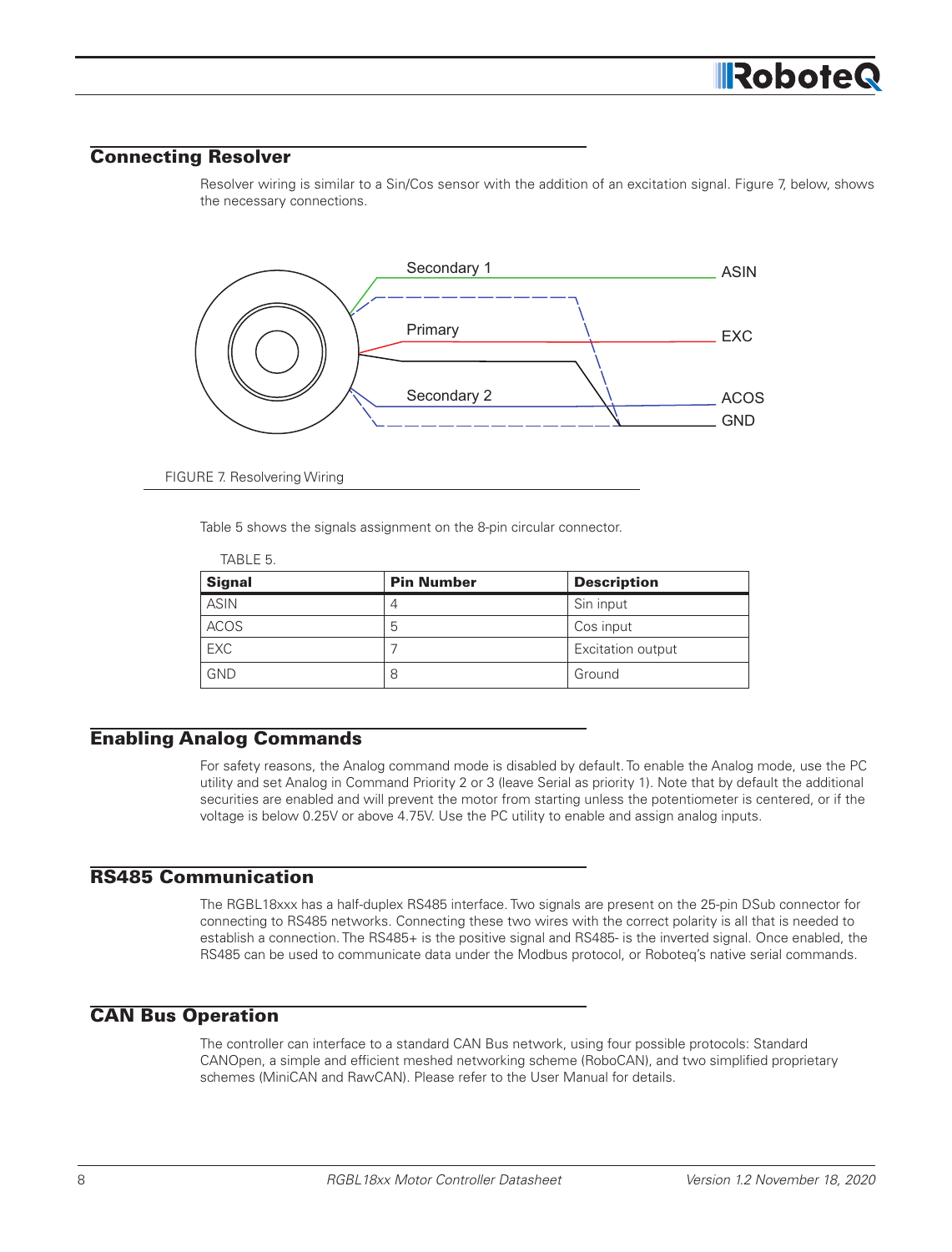

#### USB communication

Only use USB for configuration, monitoring and troubleshooting. USB is not a reliable communication method when used in electrically noisy environments. If disrupted, communication will not always recover after it is lost without unplugging and replugging the connector, or restarting the controller. RS232 is the preferred communication method when interfacing to a computer. It is possible for USB and CAN to operate at the same time on the RGBL18XX. Connecting via USB to a computer will not disable the CAN interface.

#### Status LEDs and Flashing Patterns

The controller is equipped with three LEDs.



FIGURE 8. Status LEDs

After the controller is powered on, the Power LED will tun on, indicating that the controller is On. The Status LED will be flashing at a two second interval. The flashing pattern provides operating or exception status infor mation.



Additional status information may be obtained by monitoring the controller with the PC utility. The communication LED gives status information on the CAN and USB, as shown in Figure 11: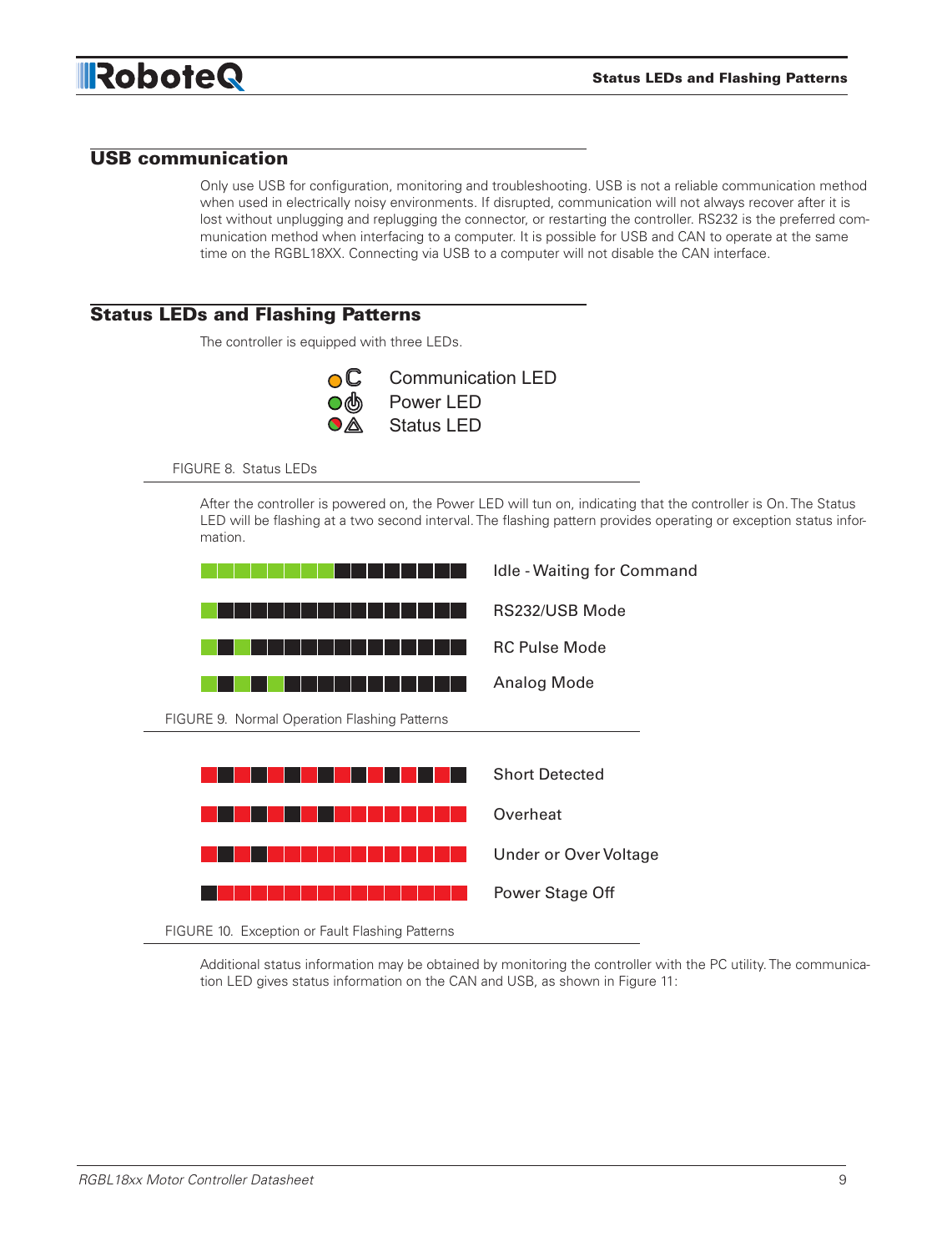

FIGURE 11 Communication LED

### Battery Backed Clock and RAM

The controller includes a real-time clock/calendar and RAM storage for user variables. Both the clock and the RAM storage require a battery to continue running and for the stored data not to be lost while the controller is powered down. The battery is not installed by Roboteq. Users who wish to use the clock and/or battery backed RAM variables must install a battery themselves. The battery socket can be reached by removing the screws that are holding the cover. Lift the cover to reach the board and insert a 3V, 12.5mm coin-style battery. Use battery type CR1225 or equivalent.

#### Measured Amps

The controller includes Amps sensors in line with the motor terminals and on the battery ground terminal. Both Motor Amps and Battery Amps are therefore measured with precision.

#### Electrical Specifications

#### Absolute Maximum Values

The values in Table 6, below, should never be exceeded. Permanent damage to the controller can result.

|--|--|

| <b>Parameter</b>                  | <b>Measure point</b>                                                                                                   | <b>Model</b>    | Min   | <b>Typical</b> | Max    | <b>Units</b> |  |  |
|-----------------------------------|------------------------------------------------------------------------------------------------------------------------|-----------------|-------|----------------|--------|--------------|--|--|
| Battery Leads Voltage             | Ground to VBat                                                                                                         | <b>RGBL1860</b> |       |                | 63     | <b>Volts</b> |  |  |
|                                   |                                                                                                                        | <b>RGBL1896</b> |       |                | 100    | Volts        |  |  |
| Reverse Voltage on Battery Leads  | Ground to VBat                                                                                                         | All             | $-1$  |                |        | Volts        |  |  |
| Motor Leads Voltage               | Ground to $M_{+}$ , M-                                                                                                 | <b>RGBL1860</b> |       |                | 63     | Volts        |  |  |
|                                   |                                                                                                                        | <b>RGBL1896</b> |       |                | 100    | Volts        |  |  |
| Digital Output Voltage            | Ground to Output pins                                                                                                  | All             |       |                | 40     | Volts        |  |  |
| Power Control                     | Ground to PowerControl pin                                                                                             | All             | $-1$  |                | 60     | Volts        |  |  |
| Analog and Digital Inputs Voltage | Ground to any signal pin on I/O<br>connectors                                                                          | All             |       |                | 25     | Volts        |  |  |
| RS232 pin Voltage                 | External voltage applied to Rx/<br>Tx pins                                                                             | All             | $-25$ |                | 25     | Volts        |  |  |
| CAN pins Voltage                  | External voltage applied to<br>CANH/CANL pins                                                                          | All             | $-25$ |                | 25     | Volts        |  |  |
| Temperature                       | Board                                                                                                                  | All             | $-40$ |                | 85     | $^{\circ}C$  |  |  |
| Humidity                          | Board                                                                                                                  | All             |       |                | 100(2) | $\%$         |  |  |
| Note 2: Non-condensing            | Note 1: Maximum regeneration voltage in normal operation. Never inject DC voltage from a battery or other fixed source |                 |       |                |        |              |  |  |

**IRobote**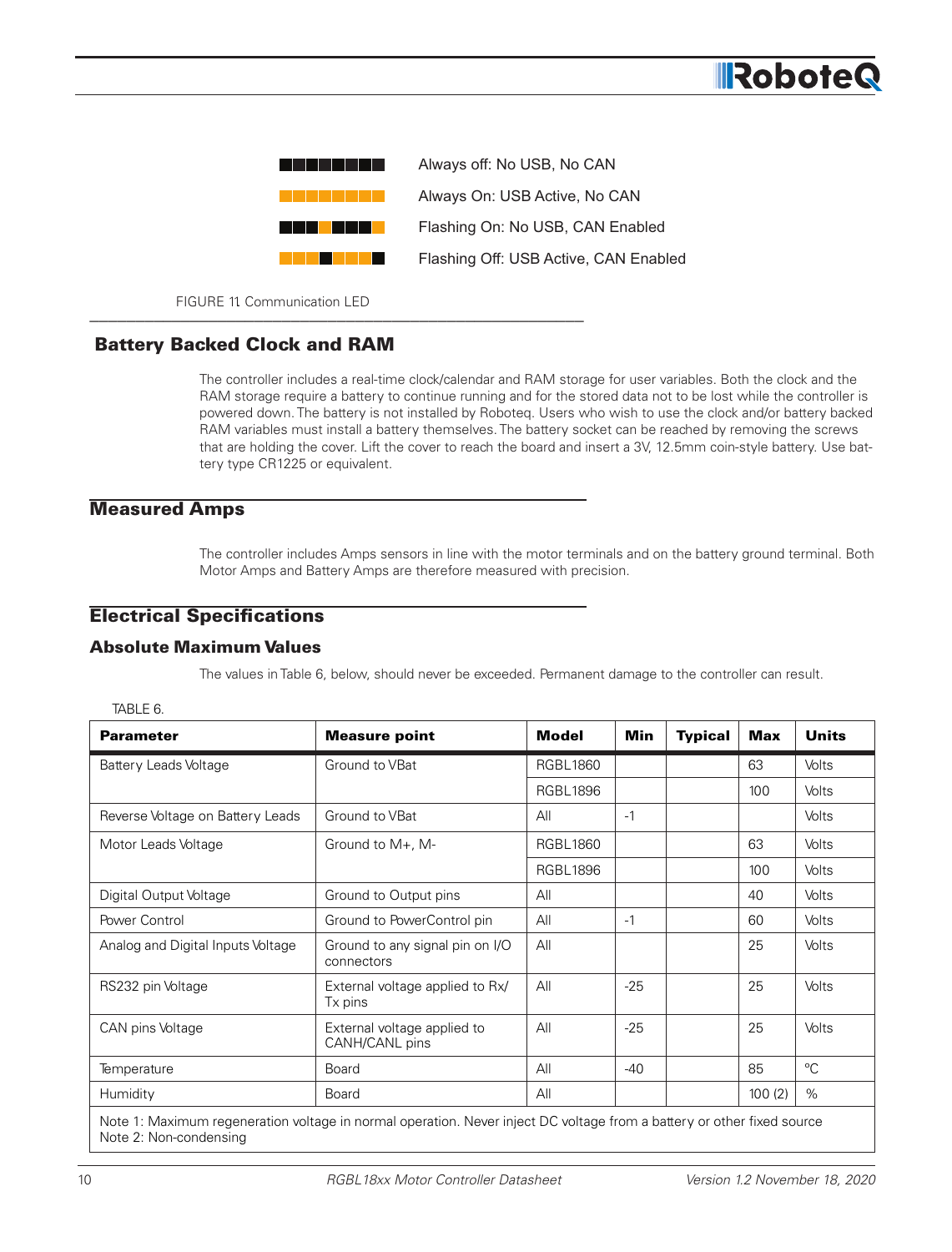### Power Stage Electrical Specifications (at 25ºC ambient)

TABLE 7.

| <b>Parameter</b>                             | <b>Measure point</b>                   | <b>Model</b>    | <b>Min</b>      | <b>Typical</b> | <b>Max</b> | <b>Units</b> |
|----------------------------------------------|----------------------------------------|-----------------|-----------------|----------------|------------|--------------|
|                                              |                                        | <b>RGBL1860</b> | 10(1)           |                | 63         | Volts        |
| Battery Leads Voltage                        | Ground to VBat                         | <b>RGBL1896</b> | 40(1)           |                | 100        | Volts        |
|                                              |                                        | <b>RGBL1860</b> |                 |                | 63(2)      | Volts        |
| Motor Leads Voltage                          | Ground to M+, M-                       | <b>RGBL1896</b> |                 |                | 100(2)     | Volts        |
| Over Voltage protection                      |                                        | <b>RGBL1860</b> |                 |                | 65(2)      | Volts        |
| range                                        | Ground to VBat                         | <b>RGBL1896</b> |                 | 96             | 100(2)     | Volts        |
| Under Voltage protection<br>range            | Ground to VBat                         | All             | 20              | 20(4)          |            | Volts        |
| Idle Current Consumption                     | <b>VBat or Pwr Ctrl wires</b>          | All             |                 | 50(5)          | 100        | mA           |
| ON Resistance (Excluding<br>wire resistance) | VBat to A/B/C, plus<br>A/B/C to Ground | All             |                 | 0.7            |            | mOhm         |
| Max Current for 30s                          | Motor current                          | <b>RGBL1860</b> |                 |                | 400        | Amps         |
|                                              |                                        | <b>RGBL1896</b> |                 |                | 300        | Amps         |
| Continuous Max Current                       | Motor current                          | <b>RGBL1860</b> |                 |                | 300(6)     | Amps         |
|                                              |                                        | <b>RGBL1896</b> |                 |                | 200(6)     | Amps         |
| Current Limit range                          | Motor current                          | <b>RGBL1860</b> | 10              | 300(7)         | 400        | Amps         |
|                                              |                                        | <b>RGBL1896</b> | 10 <sup>°</sup> | 200(7)         | 300        | Amps         |
| Motor Acceleration/Dece-<br>leration range   | Motor current                          | All             | 100             | 500(8)         | 65000      | milliseconds |

Note 1: Voltage may drop to 0 if backup supply is connected to Power Control pin. Negative voltage will cause a large surge current. A Protection is fuse needed if battery polarity inversion is possible

Note 2: Maximum regeneration voltage in normal operation. Never inject a DC voltage from a battery or other fixed source

Note 3: Minimum voltage must be present on VBat or Power Control wire

Note 4: Factory default value. Adjustable in 0.1V increments

Note 5: Current consumption is lower when higher voltage is applied to the controller's VBat or PwrCtrl wires

Note 6: Estimate. Limited by heatsink temperature. Current may be higher with better cooling

Note 7: Factory default value. Adjustable in 0.1A increments

Note 8: Factory default value. Time in ms for power to go from 0 to 100%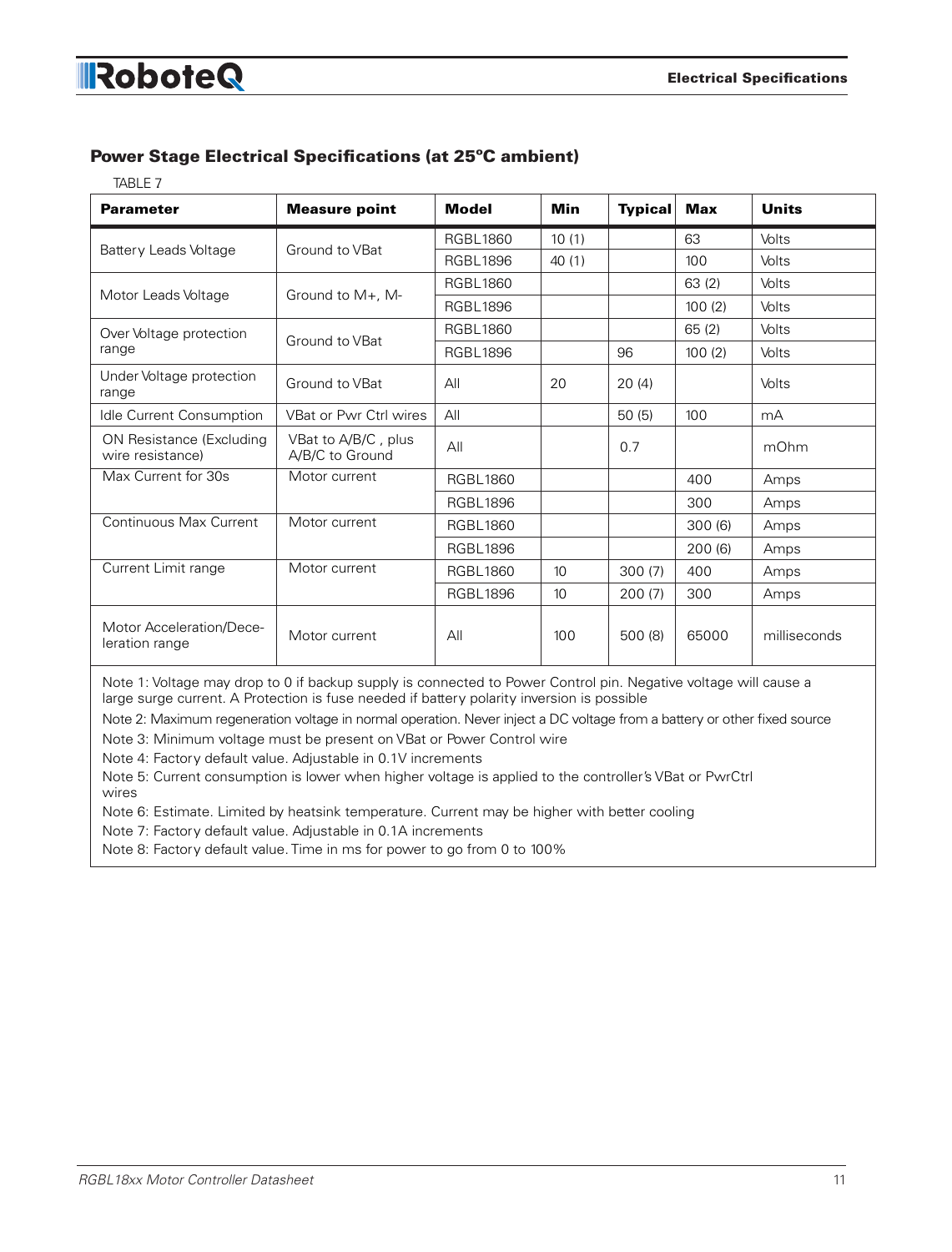#### Command, I/O and Sensor Signals Specifications

| TABLE 8.                 |                           |            |                |            |              |
|--------------------------|---------------------------|------------|----------------|------------|--------------|
| <b>Parameter</b>         | <b>Measure point</b>      | <b>Min</b> | <b>Typical</b> | <b>Max</b> | <b>Units</b> |
| 5V Out Voltage           | Ground to 5V pin          | 4.8        | 5.1            | 5.2        | Volts        |
| 5V Output Current        | Output to ground          |            |                | 100        | mA           |
| Digital Output Voltage   | Ground to Output pins     |            |                | 40         | <b>Volts</b> |
| Digital Output Current   | Output pins, sink current |            |                |            | Amps         |
| Digital Input 0 Level    | Ground to Input pins      | $-1$       |                |            | <b>Volts</b> |
| Digital Input 1 Level    | Ground to Input pins      | 3          |                | 25         | <b>Volts</b> |
| Analog Input Range       | Ground to Input pins      | 0          |                | 5.1        | <b>Volts</b> |
| Analog Input Precision   | Ground to Input pins      |            | 0.5            |            | $\%$         |
| Pulse durations          | Pulse inputs              | 20000      |                | 10         | <b>us</b>    |
| Pulse repeat rate        | Pulse inputs              | 50         |                | 250        | Hz           |
| Pulse Capture Resolution | Pulse inputs              |            |                |            | <b>us</b>    |
| Frequency Capture        | Pulse inputs              | 100        |                | 1000       | Hz           |
| Encoder count            | Internal                  | $-2.147$   |                | 2.147      | $10^{0}$     |
|                          |                           |            |                |            | Counts       |
| Encoder frequency        | Encoder input pins        |            |                | 1M         | Counts/s     |

#### Operating & Timing Specifications

TABLE 9.

| <b>Parameter</b>        | <b>Measure Point</b>                                          | Min              | <b>Typical</b> | Max   | <b>Units</b> |  |  |  |
|-------------------------|---------------------------------------------------------------|------------------|----------------|-------|--------------|--|--|--|
| <b>Command Latency</b>  | Command to output change                                      | 0                |                | 2     | ms           |  |  |  |
| PWM Frequency           | Motor outputs                                                 | 10 <sup>10</sup> | 16             | 20    | kHz          |  |  |  |
| Closed Loop update rate | Internal                                                      |                  | 1000           |       | Hz           |  |  |  |
| Serial baud rate        | Rx & Tx pins                                                  |                  | 115200(1)      |       | Bits/s       |  |  |  |
| Serial Watchdog timeout | R <sub>x</sub> pin                                            | (2)              |                | 65000 | ms           |  |  |  |
| $N = 2.0$               | Note 1: 115200, 8-bit, no parity, 1 stop bit, no flow control |                  |                |       |              |  |  |  |

Note 2: May be disabled with value 0

#### Motor Characteristics Requirement for FOC current control

For proper FOC current control and motor operation under sinusoidal commutation, it is necessary for the motor to meet a minimum load inductance, minimum load L/R and maximum electric operating speed requirements. The minimum required inductance is necessary in order to ensure low Total Harmonic Distortion (THD) of the motor current. Furthermore, to achieve proper current response and stability, the controller's current loop sampling rate will limit the minimum permissible motor time constant  $\tau = L/R$  and the maximum operating electric speed.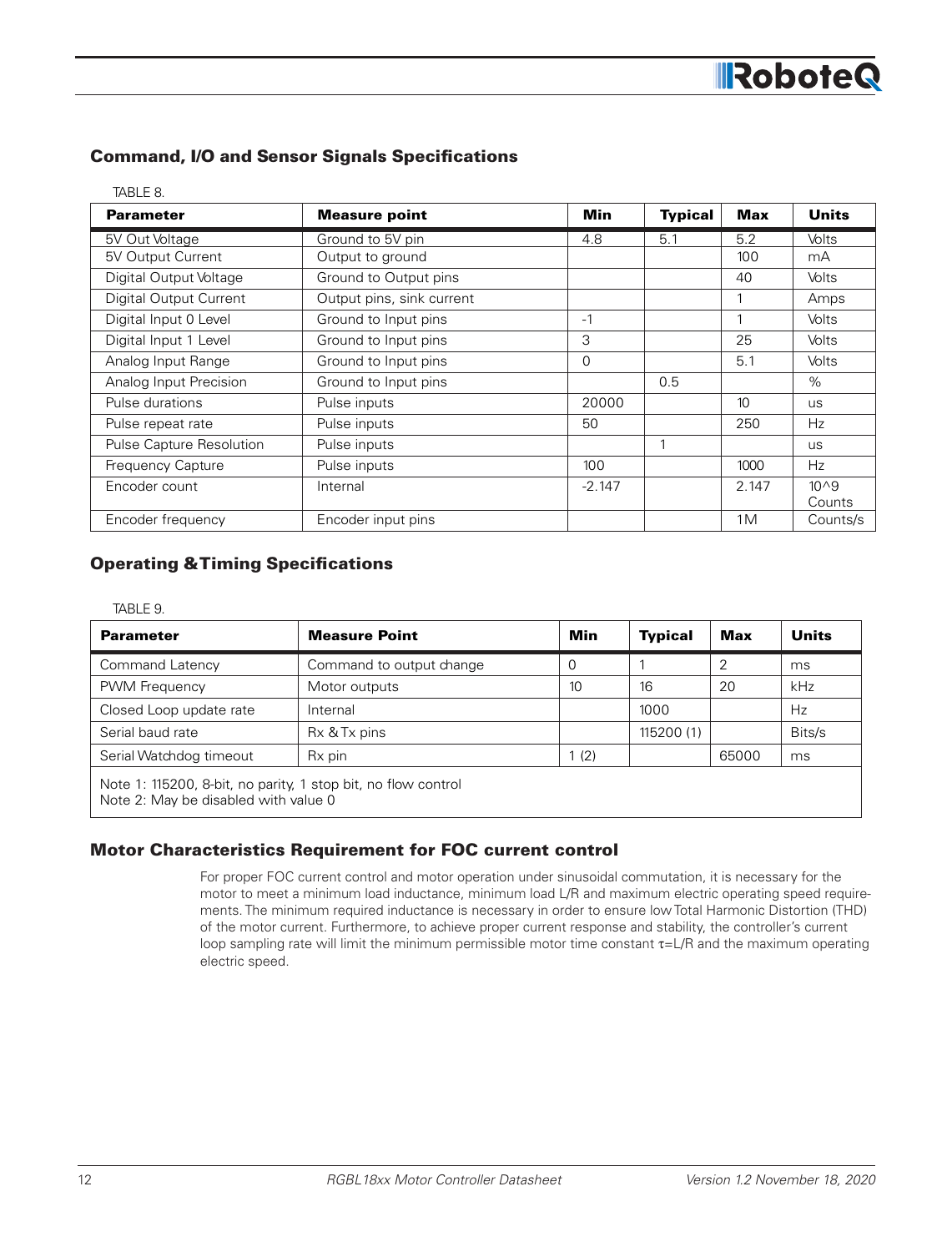#### TABLE 10.

| <b>Parameter</b>                             | <b>Input DC Voltage (V)</b> | <b>Value</b> | Units      |
|----------------------------------------------|-----------------------------|--------------|------------|
| Minimum load phase inductance (1)            | 12                          | 25           | uH         |
|                                              | 24                          | 40           | uН         |
|                                              | 48                          | -60          | uН         |
|                                              | 60                          | 80           | uН         |
|                                              | 96                          | 110          | иH         |
| Minimum load inductance/resistance ratio (1) | $0 - 96$                    |              | msec       |
| Maximum operating electric speed (2)         | $0 - 96$                    | 15000        | <b>RPM</b> |

Note 1: Star connected three phase load considered. In case the motor phase inductance does not fulfill the above requirements (minimum phase inductance and inductance/resistance ratio) an external AC inductor with proper inductance value is recommended to be added.

Note 2: Maximum rotor speed is calculated from the maximum operating electric speed and pole pairs. For example, in a motor with 4 pole pairs the maximum operating rotor speed is 15000/4 = 3750 rpm

#### Scripting

#### TABLE 11.

| <b>Parameter</b>              | <b>Measure Point</b> | Min   | <b>Typical</b> | <b>Max</b> | Units        |
|-------------------------------|----------------------|-------|----------------|------------|--------------|
| <b>Scripting Flash Memory</b> | Internal             |       | 32000          | 32768      | <b>Bytes</b> |
| Max Basic Language programs   | Internal             | 2000  |                | 5000       | Lines        |
| Integer Variables             | Internal             |       | 4096           |            | Words (1)    |
| <b>Boolean Variables</b>      | Internal             |       | 8192           |            | Symbols      |
| <b>Execution Speed</b>        | Internal             | 50000 | 100000         |            | Lines/s      |
| Note 1: 32-bit words          |                      |       |                |            |              |

#### Thermal Specifications

TABLE 12.

| <b>Parameter</b>                                                                             | <b>Measure Point</b>        | Min   | <b>Typical</b> | Max   | Units       |  |  |
|----------------------------------------------------------------------------------------------|-----------------------------|-------|----------------|-------|-------------|--|--|
| Board Temperature                                                                            | <b>PCB</b>                  | $-40$ |                | 85(1) | °C          |  |  |
| Thermal Protection range                                                                     | <b>PCB</b>                  | 70    |                | 80(2) | $^{\circ}C$ |  |  |
| Thermal resistance                                                                           | Power MOSFETs to heats sink |       |                |       | °C/W        |  |  |
| Note 1: Thermal protection will protect the controller power                                 |                             |       |                |       |             |  |  |
| Note 2: Max allowed power out starts lowering at minimum of range, down to 0 at max of range |                             |       |                |       |             |  |  |

#### Mechanical Specifications

| r | ٧<br>× |
|---|--------|
|---|--------|

| <b>Parameter</b>                                                            | <b>Measure Point</b> | Min | <b>Typical</b> | Max | <b>Units</b> |  |  |
|-----------------------------------------------------------------------------|----------------------|-----|----------------|-----|--------------|--|--|
| Weight                                                                      | Jnit                 |     | 2940 (6.48)    |     | g (lbs)      |  |  |
| <b>Power Terminals</b>                                                      | Connection           |     | M6 (1)         |     | Thread       |  |  |
| Note 1: Use M6 x 12mm long screws with washer between screw head and cable. |                      |     |                |     |              |  |  |